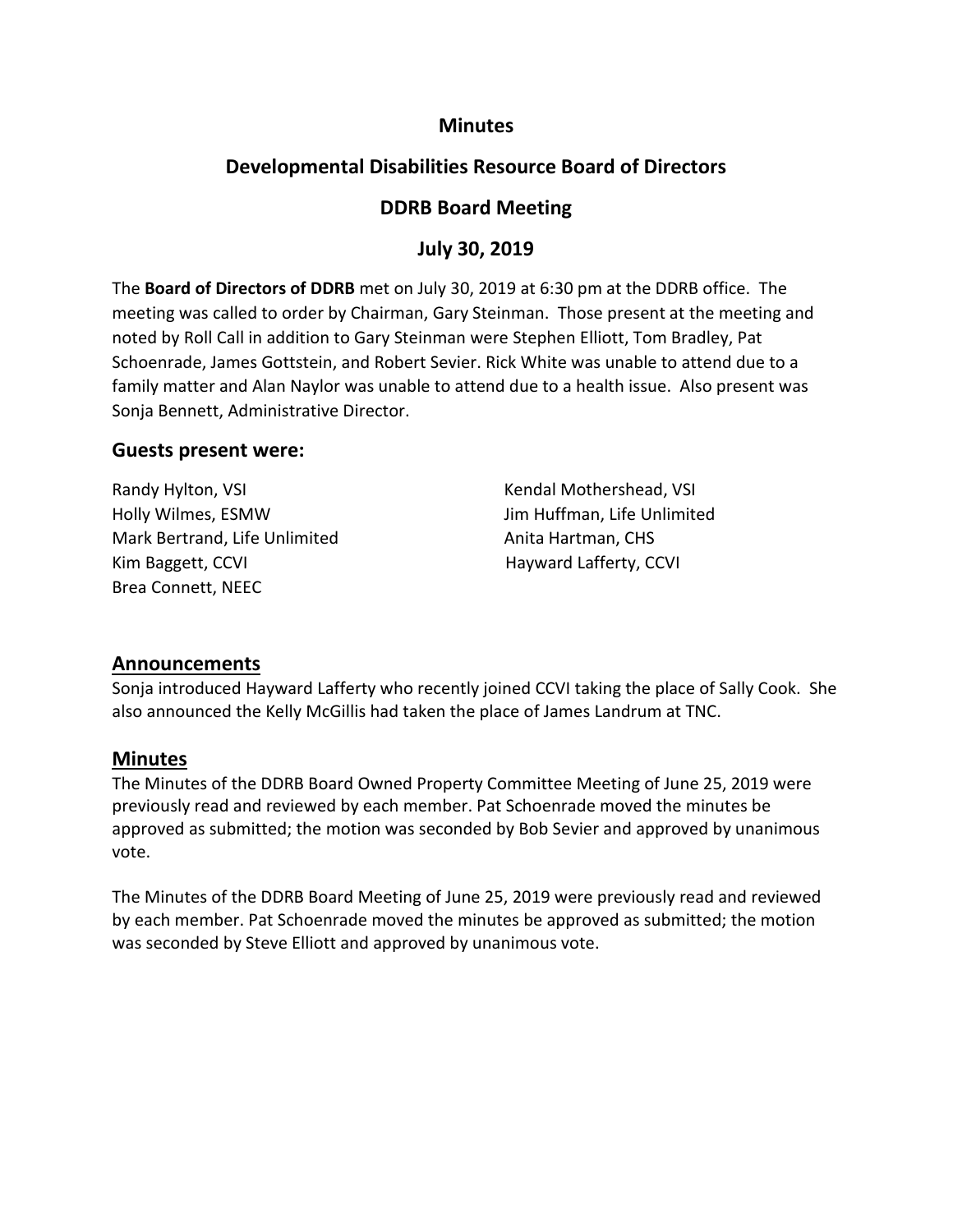## **Financial Report**

Tom Bradley, Treasurer provided the following Financial Report for the year to date June 30, 2019.

#### **DDRB P&L YTD to Date June YTD**

| Total Income $=$   | \$5,357,297.11 |
|--------------------|----------------|
| Total Expenses $=$ | \$2,167,878.26 |
| Net Income $=$     | \$3,189,418.85 |

#### **DDRB Balance Sheet June YTD**

| Total Checking & Savings =     | \$7,887,380.14 |
|--------------------------------|----------------|
| Total Fixed Assets =           | \$1,804,432.58 |
| Total Assets =                 | \$9,691,812.72 |
| Total Liabilities=             | 1,789,92       |
| Total Fund Balance =           | \$6,500,603.95 |
| Net Income $=$                 | \$3,189,418.85 |
| Total Equity $=$               | \$9,690,022.80 |
| Total Liabilities and Equity = | \$9,691,812.72 |
|                                |                |

#### **TCM P & L Year to Date June YTD**

| Total Income $=$   | \$1,836,866.57 |
|--------------------|----------------|
| Total Expenses $=$ | \$1,245,061.12 |
| Net Income $=$     | \$591,805.45   |

#### **TCM Balance Sheet June YTD**

| Total Checking & Savings =     | \$2,996,347.31 |
|--------------------------------|----------------|
| Total Assets $=$               | \$2,996,347.31 |
| Net Income $=$                 | \$2,996,347.31 |
| Total Liabilities and Equity = | \$2,996,347.31 |

#### **RECAP of Investments – June 30, 2019**

#### **DDRB**

| Long Term Reserves Investment:         | \$3,657,000.00 |                |
|----------------------------------------|----------------|----------------|
| Short Term Working Capital Investment: | \$3,690,000.00 |                |
| <b>DDRB Interest Earned YTD:</b>       |                | 44,154.68      |
| тсм                                    |                |                |
| Long-Term TCM Reserves Investment:     |                | \$2,473,000.00 |
| <b>TCM Interest YTD:</b>               | S.             | 21,210.01      |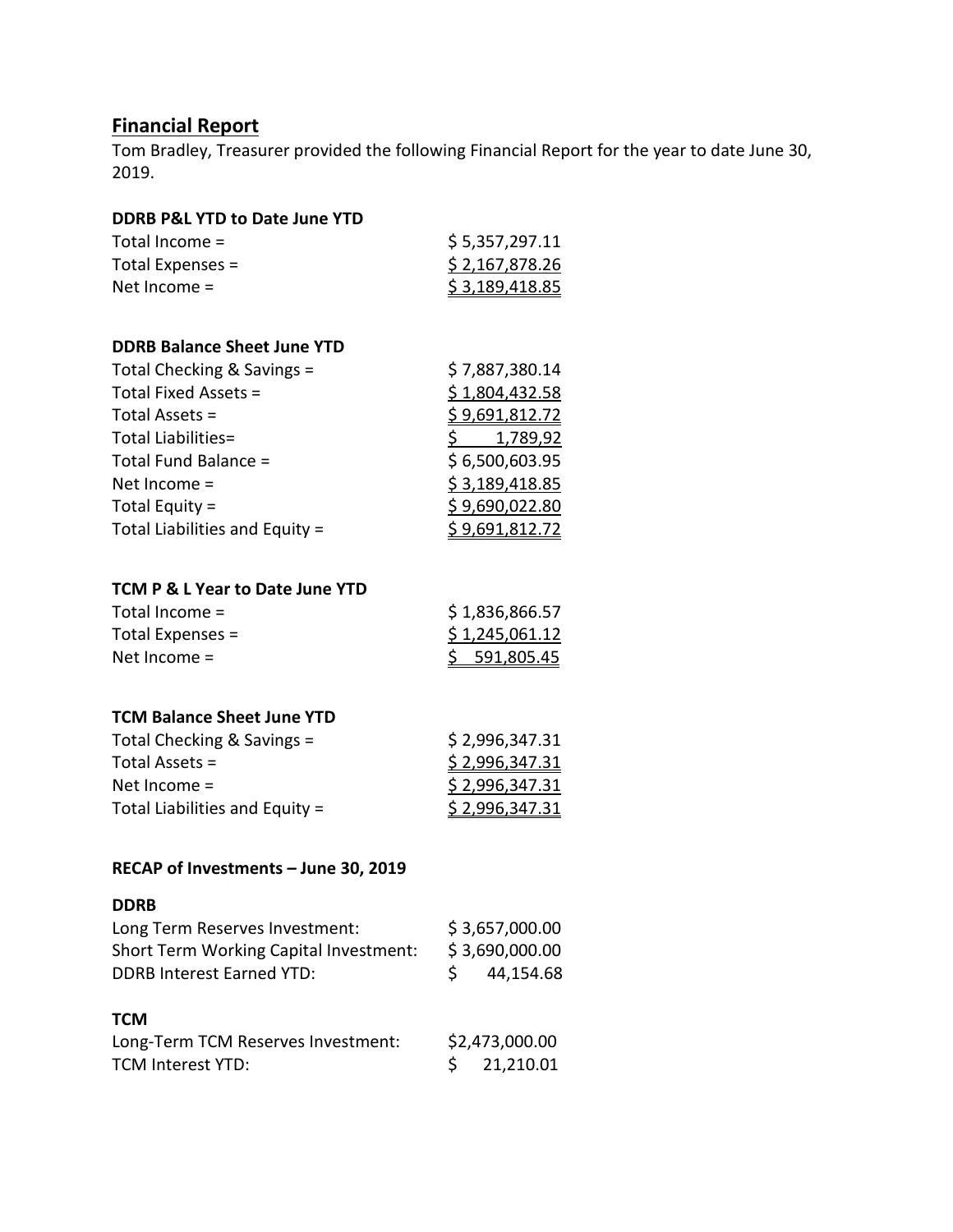Gary asked Sonja to provide a report on investment earnings year to date compared to last year and send out to everyone. A motion was made by Steve Elliott with a second by Pat Schoenrade to approve the Treasurer's Report for June 2019 as submitted. The motion was approved by unanimous vote.

## **Administrative Directors Report**

Sonja reported that she had applied for the MEHTAP Grant and the preliminary award is proposed at \$33,161 compared to \$17,869 for last year. The final amount and contract agreements will be sent in August.

The insurance renewal from Cowell James Forge has been received and due in August. The total premium for the year is \$17,569 compared to \$22,144 last year. The primary reduction in cost is due the sale of Flora, Sherwood and Northland houses.

She reported that she had received the first documents from the county relative to setting the levy for 2020. She estimates that our tax revenue could increase between 1.8% to 3%. Our estimated revenue for this year is 5.1M and she estimates 5.3M for 2020.

She also reported that DMH had renewed the contract for the Shared Unit Agreement M00780 for \$23,269 compared to \$22,925 this year. These are the funds that allow the board to pay for one-time expenses for our consumers that are not covered by other sources. She reported that year to date we have received \$15,000 and have spent \$8,200 of that fund.

## **Executive Committee**

Gary Steinman reported that Northland House had closed today with net proceeds of \$159,681. We now own three (3) houses; Ridgeway, Hampton and Liberty House.

## **Nominating Committee**

Gary reminded the board that with Heath Roberts leaving the board we have a vacant position on the board. Additionally, the office of Vice Chairman is vacant. He requested that the 2019 Nominating Committee reconvene and make a recommendation to the board to fill that position. He called on Steve Elliott, chairman of that committee to make the recommendation.

Steve reported that the committee recommendation for replacing Vice Chairman was Stephen Elliott. A motion was made by Gary Steinman to elect Steve Elliott as Vice Chairman of the Board. The motion was seconded by Pat Schoenrade and approved unanimously by those present.

With Steve taking the position of Vice Chairman, his current position as Secretary of the Board needs to be filled. The committee Recommendation for replacing Secretary is Richard White A motion was made by Gary Steinman to elect Richard White as Secretary. The motion was seconded by Pat Schoenrade and approved unanimously by those present.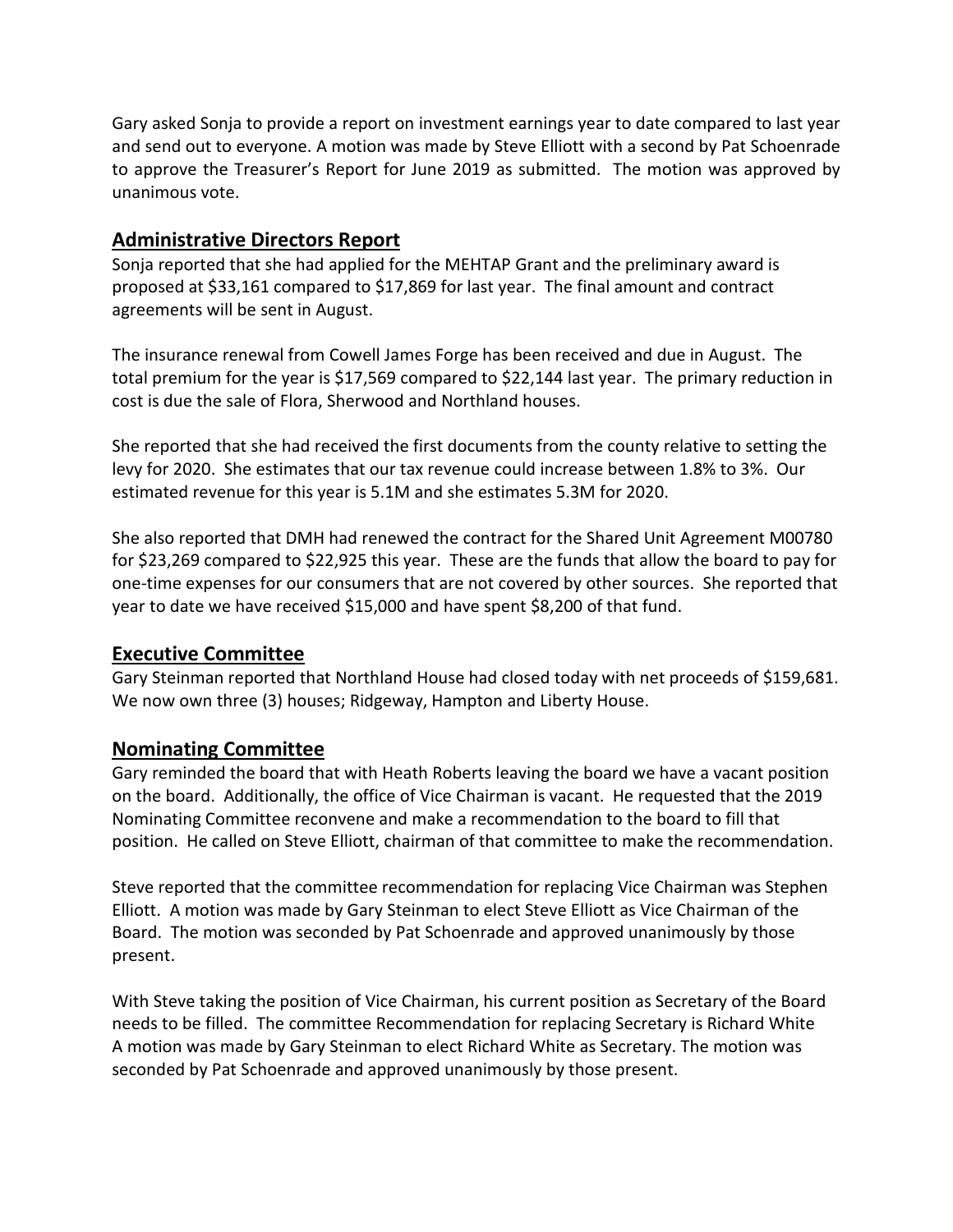#### **The officers are as follows**:

Chairman, Gary Steinman, Vice Chairman, Stephen Elliott, Secretary, Richard White Treasurer, Thomas Bradley

All officers comprise the Executive Committee. All officers are authorized signatures on bank accounts and other documents as required. Sonja is requested to advise and update all parties as is required.

### **Finance Committee**

Tom Bradley reported for the Finance Committee reminding everyone that the Capital Grant Applications are due August 1. The Finance Committee will meet on August 20, 2019 at 5:30 to review all applications.

He also reminded everyone that the applications for funding for FY20 had been made available to all existing agencies. Those applications are due to the DDRB office on October 2.

He provided a review of the Actual Income/Expenses Year to Date June 30 compared to budget (copy of the report is attached). He reported the following:

**Income:** Miscellaneous Income includes proceeds from the sale of Sherwood House (\$219,751), insurance premium refunds for Flora House and a journal entry made by the Auditors. Group Homes rent is down due to the closing of Northland and Hampton being unoccupied for several months. Without these exceptions we are on budget for income year to date. We budgeted 5.1 million in tax revenue for the year and year to date collections are slightly higher than 2018 for the same time period.

**Waiver Wait List:** According to Val Huhn, Director of the Division of Developmental Disabilities for the states said that the General Assembly did not include the Full Funding the Division needed to prevent the creation of a waitlist in the final budget. Therefore, the Division will need to manage access to DD services next year through a waitlist. This includes the Comprehensive and Hope Waivers as well as the Autism Project.

Anita helped explain that process from the standpoint of services for clients and the DMH process. Existing services are not impacted by this change. New or increased services for existing consumers could be affected. New consumers may also be affected by this. The Comprehensive/Community Support waivers are administered on a weighted need scale with 12 being the highest need. The wait list for this will be based on need so the people with the greatest needs will be moved from the wait list into services with priority first. The Hope waiver is funded on a first come, first serve basis as is the Autism Project.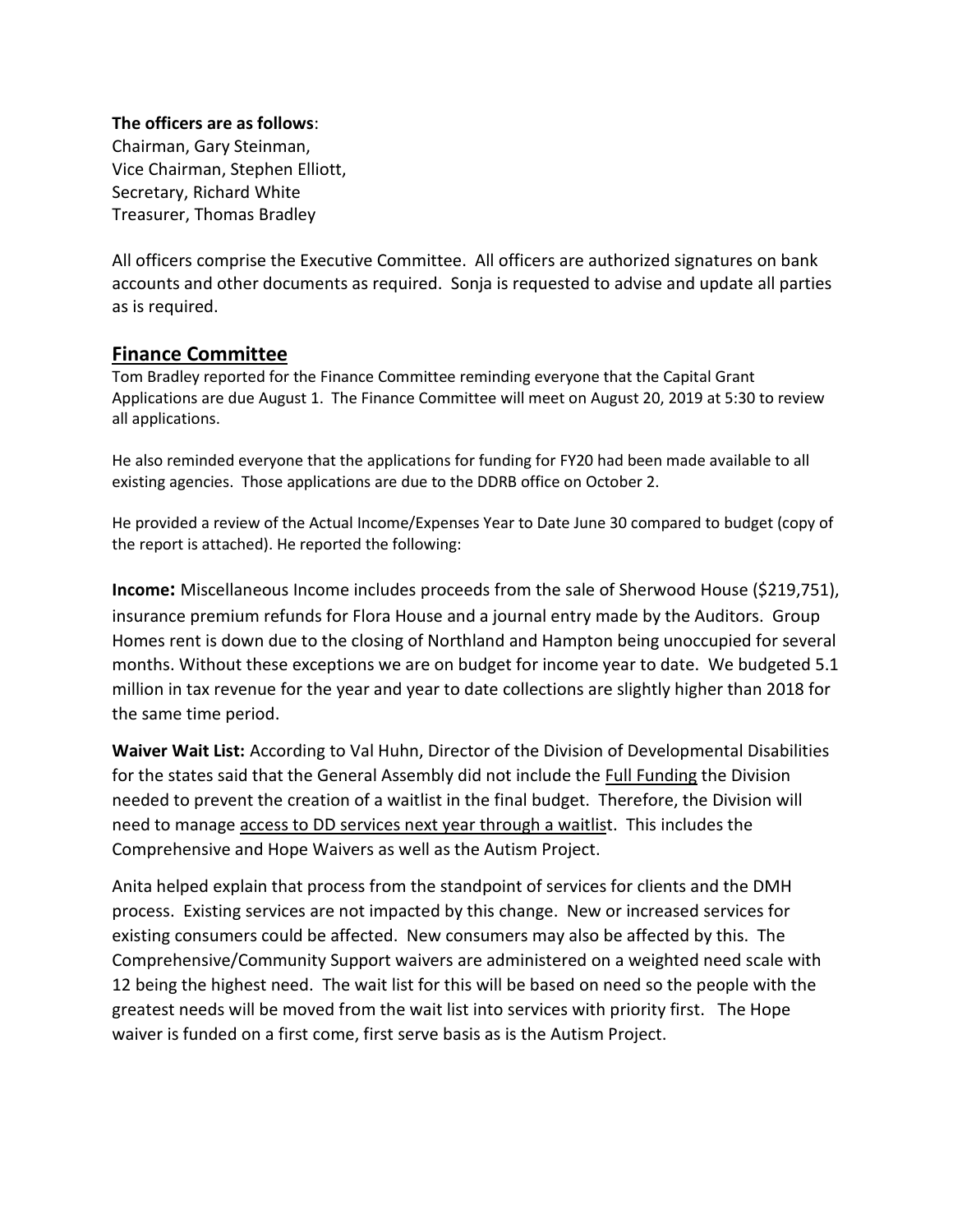Tom said that Easter Seals Midwest utilizes the Autism Project funds to help offset the cost of the Family Support/Group and Individual Therapy Programs. Holly confirmed that they do have a wait list.

Gary asked if the counties discontinuing the match agreement had influenced the legislature in making this decision. Sonja said that it was not presented that way but it is possible that it did. She also confirmed that the only way to take advantage of the federal dollars is for the state to agreement to match (60/40 more or less).

The Board asked Anita to include information on the "wait list" in her monthly report. Anita will provide the first report in August.

**Northland Early Education Center** – Early Education Program – Brea is reviewing and if extra funds will be necessary for the year, she will let the board know.

**Children's Center for the Visually Impaired** – Early Education Program – Tom received a letter from CCVI requesting additional funding for the year in the amount of \$48,000. He asked Hayward Lafferty and Kim Baggett to speak to this issue. Kim said that they had more children in the program, many children are requiring more services than anticipated and the cost of services have increased. The Board asked Kim to put together a detailed analysis of the increased cost and present to the Finance Committee when they meet on August 20, 2019 for further review.

Other than these items**, expenses are line with budget year to date**.

### **Services Committee**

Pat Schoenrade reported that Transportation Manual is still under review. As soon as she has the updated draft, she will send to the Services Committee for review.

She shared a picture of the NEEC playground installation she had taken last week while visiting the Library. Brea Connett confirmed that the installation was all done by volunteers. Gary said that he and Sonja had attended the open house of the addition and renovated facility and it was very impressive.

Pat reported that she and Sonja and visited with TNC Community's new director, Kelly McGillis and out-going director, James Landrum. She reported that they operate one group home and one ISL in Clay County. She said that James said he thought that one of the greatest needs is Community Integration. (a copy of Pat's report on the visit is attached).

Randy Hylton with VSI made a presentation on the VSI TV initiative they are using in all their locations for communications. A copy of the slides of that presentation is attached. Randy said they were utilizing the computers that DDRB donated to assist with this program. The employees are enjoying the VSI programs.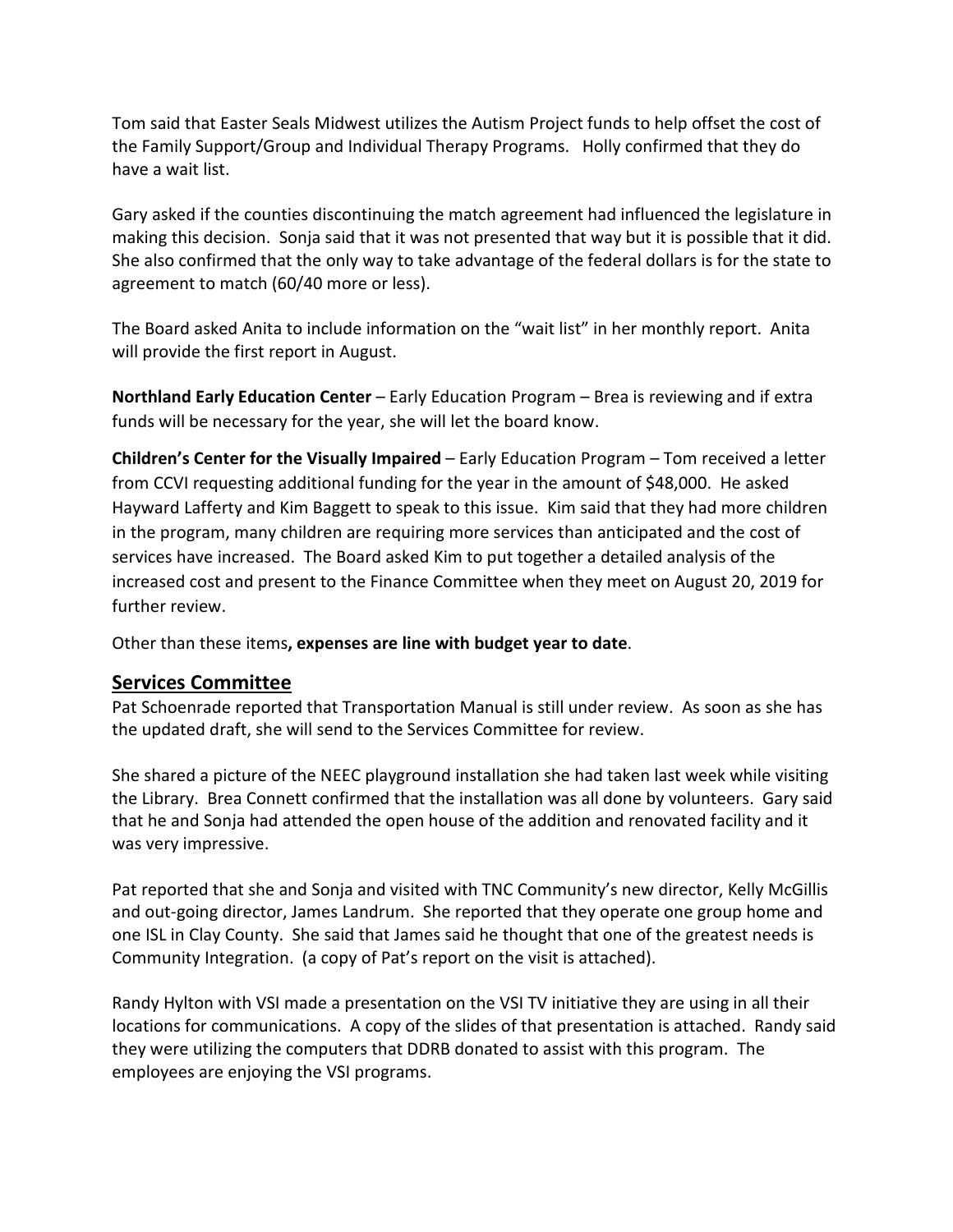# **Board Owned Property Committee**

James Gottstein reported that the board owned property 2<sup>nd</sup> inspection will be August 12 and begin at Ridgeway House at 9am.

He reported that the **tree removal** which had been approved for up to \$6800 last month had been awarded to Treebullies in the amount of \$5700 and would be completed on the weekend of August 24-25.

#### **Kent Street Parking**

James reported that VSI had offered to lease 15 parking spaced along the front of their 935 Kent location and 5 spaces in the back at \$100 per space per month. It is the recommendation of the Board Owned Property Committee that we lease these spaces on a month to month basis and the way pay for all spaces each month. James motioned that the board approve expending \$2000 per month for additional to VSI. Steve Elliott seconded the motion. This was passed by unanimous roll call vote by the members present. This will be implemented August 1, 2019. The parking spaces are limited to CHS and/or DDRB employees only. Sonja and Anita will coordinate notice to CHS employees.

James also said that VSI would like the curb spaces marked for CHS Only Parking and painted curb signs was satisfactory. James motioned that we approve \$50 per space of \$1000 for Jason Kuhlman to paint the curbs as requested. Steve Elliott seconded the motion. This was passed by unanimous roll call vote by the members present.

**Liberty House Easement –** he reported that the work is underway on the easement project at Liberty House.

**Clay County Homes Inspection** is to be reviewed by the Board Owned Property Committee in August with a report for the board at the August meeting.

### **Long Range Committee**

There was no report.

## **Targeted Case Management**

Anita Hartman provided a report for targeted case management. She reported that CHS has 43 full time employees and are serving 1270 consumers. There were 6 newly eligible, 0 transfers in, 8 discharges and 3 transfers out. Medicaid status for the month was 68.0%. The caseload average is 1 to 40.6. She reported that they would be interviewing for a new Service Coordinator as per the approved budget which will reduce the caseload per SC.

Gary inquired about the new Surface Pros. Sonja informed that all of the new computers had been received and CHS IT was working on implementing. Gary asked her to get a firm date from CHS IT as to when all the new computers would be active.